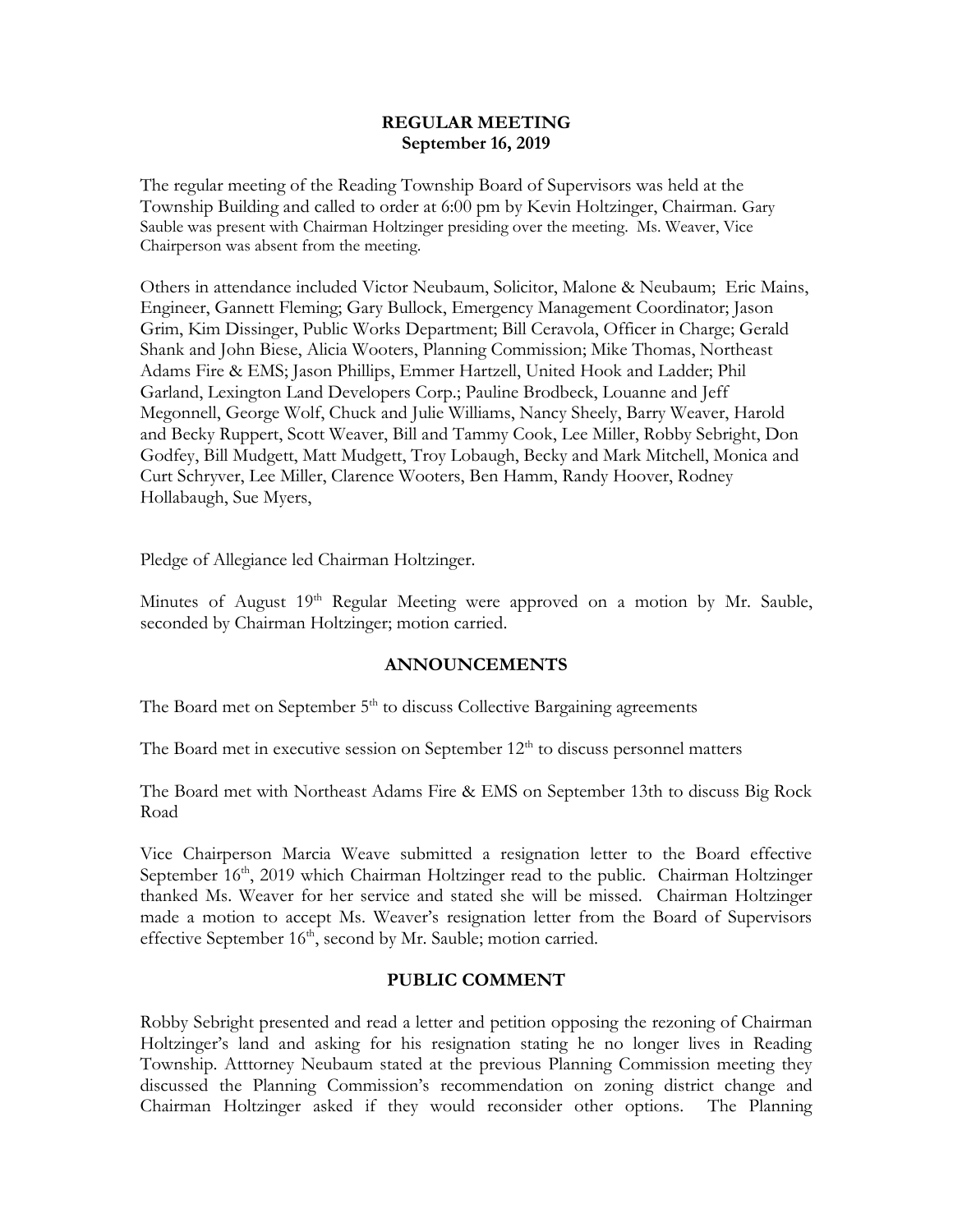Commission stated they would reconsider. Attorney Neubaum was going to contact the Adams County Office of Planning and Development and get their recommendation. Once the recommendation is received the Planning Commission will discuss and provide decision.

Rodney Hollabaugh questioned Officer Ceravola if he could get the number of accidents at the intersections on Route 234. Officer Ceravola stated he has already given the information to the Supervisors. Chairman Holtzinger stated a letter is going to be sent to PennDot, Representative Torren Ecker, Senator Doug Mastriano, and Andrew Merkel, Adams County Planning with the Townships concerns with the accidents at the intersections of Peepytown Road and Rt. 234, Stoney Point and Rt. 234 and Germany Road and Rt. 234. Mr. Hollabaugh also expressed concern of Chairman Holtzinger allowing a developer to develop his land he currently is selling. Mr. Hollabaugh is concerned about the amount of traffic that will increase. He also stated he opposed to the rezoning as a lot of people are in the room.

Chairman Holtzinger stated he attended the Planning Commission Meeting and requested they take residential off the table and rezone it Commercial. He stated there is a business interested in buying his fifty-acre parcel. Mr. Hollabaugh asked how that would affect the traffic flow. Chairman Holtzinger replied if they can get a highway occupancy permit, they will be changing the direction of Stoney Point Road.

Monica Schryver questioned Chairman Holtzinger on how he plans on communicating to the public, so they have the correct facts. Chairman Holtzinger informed her to follow the Planning Commission and the Board of Supervisors Meetings. Ms. Schryver asked the Board if the Township has researched the open spaces program where the Township can consider buying the land from him.

Chairman Hotzinger stated, concerning the safety issues at the various intersections on 234, he has addressed PennDot to meet with him to discuss getting rid of the curve and some banking at Peepytown Road. Chairman Holtzinger stated he owns that land and is willing to work with PennDot for public safety.

Jeff Megonnell questioned the board whether the state will be fixing the holes in the road since the Hampton Round About was put on hold. Officer Ceravola stated he has contacted PennDot with the issue and is waiting to hear back. Emmert Hartzell also filed a complaint on PennDot's website.

# **ENGINEER'S REPORT**

# **Ordinance 2019-01 Establish Stop Sign at the intersection of McClellan Dr. and Curtis Dr.**

Mr. Mains stated he would like the Board to consider holding off on adopting the Ordinance to establish a stop sign at the intersection of McClellan Dr. and Curtis Dr. until they complete the required traffic engineering study necessary to make the posting enforceable. A brief discussion ensued regarding the need and intent of doing an engineering study. Mr. Mains stated there is a PennDot form, TE-108 traffic engineering work sheet, with a check list that must be completed to justify the proposed posting. Mr. Mains noted he has been in contact with Dottie at LMPOA to discuss the matter. Chairman Holtzinger made a motion to table the Ordinance to establish a stop sign at the intersection of McClellan Dr. and Curtis Dr. until next month and to authorize Mr. Mains to proceed with the necessary study (with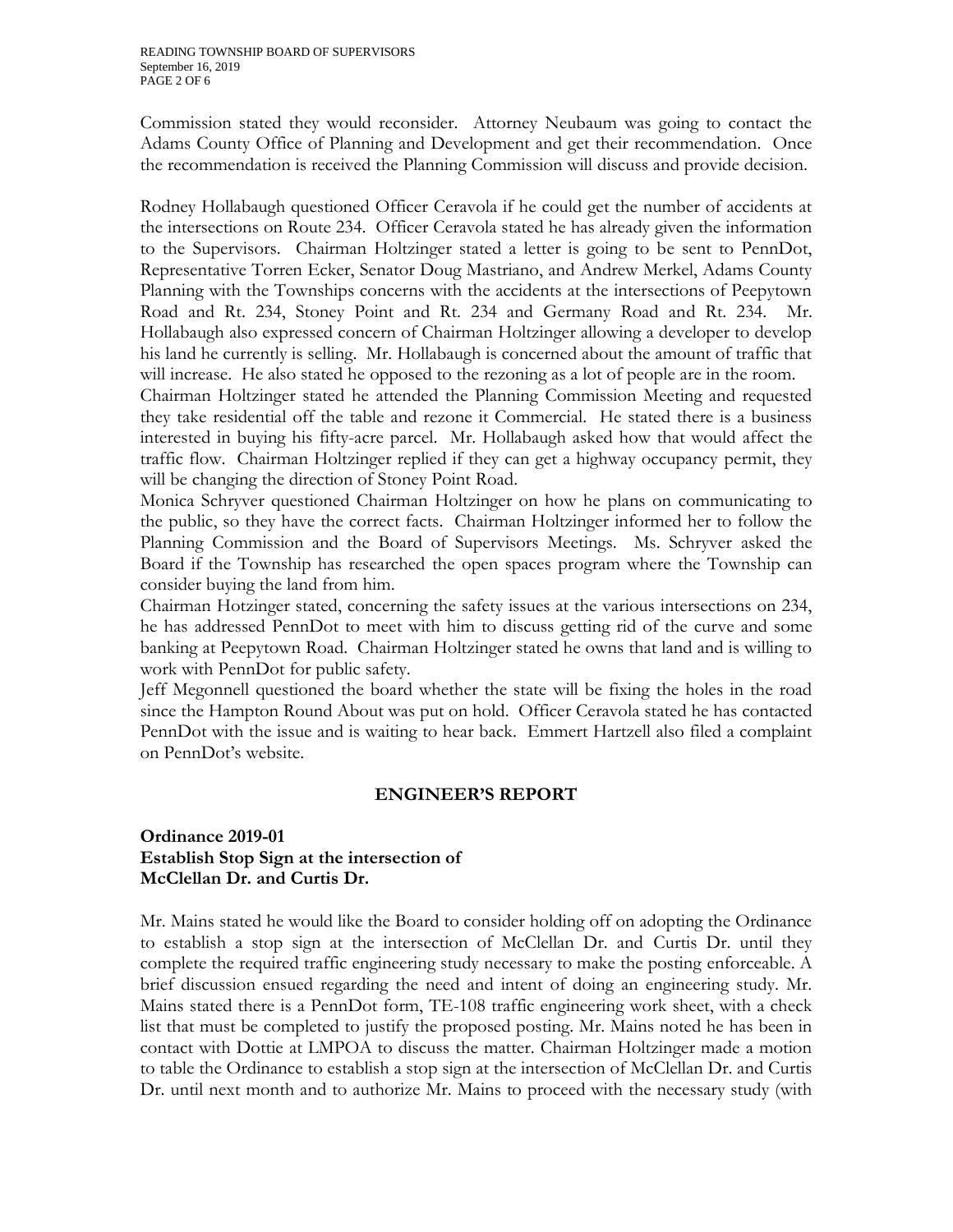scope as outlined in the email provided to the Board in their packet), Mr. Sauble second; motion carried.

# **Road Dedication Hampton Heights Phase II**

Phil Garland, Lexington Land Developers was present of behalf on Hampton Heights Phase II. Mr. Garland provided the Board with the Deed of Dedication and necessary paperwork to turn over roads to the township for Hampton Heights Phase II.

Chairman Holtzinger stated there is an issue at the corner of Kimberly Lane and Amber view with a storm water drain. Mr. Garland stated he has agreed to take care of that issue and it is on the schedule. Chairman Holtzinger made a motion accept Resolution 2019-18 as set forth, adopting as a public road various streets and roads in Hampton Heights Subdivision in Reading Township effective September 16<sup>th</sup>, 2019, Mr. Sauble second; motion carried.

# **Hampton Heights Bond Reduction Request**

Mr. Mains stated, with the action of the Board to accept dedication of Phase II there is no longer a need to hold a public improvements bond because there is now a maintenance bond for Phase II. The maintenance bond is fifteen percent of the public improvement bond that can be held for eighteen months. Mr. Sauble made a motion to release the bond reduction for Phase II, Chairman Holtzinger second; motion carried.

# **MISCELLANOUS**

# **Appointment of Ms. Jacqueline King to join Jean Barnett Trone Memorial Library's Board of Trustees**

Chairman Holtzinger made a motion to appoint Ms. Jacqueline King to the Board of Trustees for the Jean Barnett Trone Memorial Library, second by Mr. Sauble; motion carried.

# **Trick or Treat Event**

Mr. Sauble made a motion to approve Trick or Treat Night to be held October 30th, 2019 for Hampton and Reading Township from 6-8 pm and to approve the use of Non-Emergency Fire Police to serve that night. Second by Chairman Holtzinger, motion passed unanimously.

#### **Reading Township Municipal Authority Requesting the Amount for Engineer for Act 537 Plan Be applied to loan**

Reading Township Municipal Authority is going to be combining two of their loans to get a better interest rate and to save money. William Hill, WM. F. Hill & Assoc., Inc., has completed work in Reading Township and for Reading Township. Those invoices were paid by the Municipal Authority. They would like the amount of the invoices, \$11,514.26 be applied to the loan the Municipal Authority received from Reading Township for the Laughman's Bottom Loan.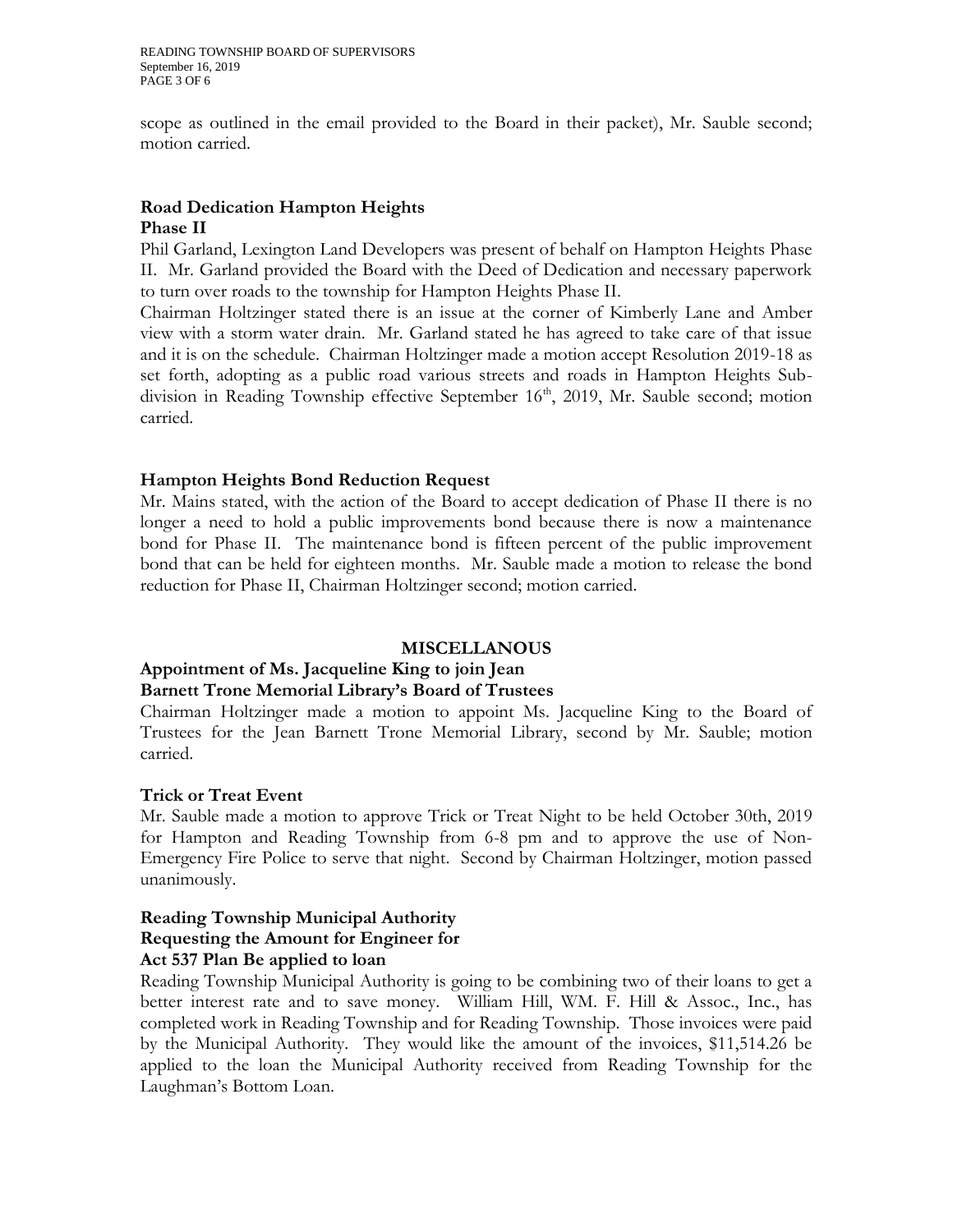READING TOWNSHIP BOARD OF SUPERVISORS September 16, 2019 PAGE 4 OF 6

#### **Traffic Safety Concern**

Chairman Holtzinger read a letter that is being sent to Mike Keiser, PennDot, with traffic concerns the Board has with some intersections on Route 234. The letter included statistics of accidents that have occurred at these intersections. Carbon Copies of this letter will also be sent to Senator Doug Mastriano, Representative Torren Ecker and Andrew Merkel with Adams County Planning.

# **Acknowledge of Memorandum**

#### **From Ms. Weaver**

Chairman Holtzinger read a memorandum concerning a meeting Ms. Weaver attended with Emmert Hartzell concerning the ballfields and donations. Mr. Hartzell replied he does not agree with some statements made in the memorandum. Mr. Hartzell stated he returned a check for the \$10,000.00 that was given to Hampton Fire Company for the repairs to the roof that never occurred. He stated he felt that was the right thing to do. Mr. Hartzell was hoping the 2018 donation could be released to the fire company and that would have taken care of that portion of the Memorandum of Understanding between Hampton Fire Company and Reading Township. Mr. Hartzell would like to get the donations taken care of before the ballfields are turned over to the Township.

Jason Phillips stated he is tired of United Hook and Ladder being accused of breaking the memorandum of understanding. He stated the Board wanted \$300.00 a month for utilities which was not in the memorandum of understanding, so the Board is at fault for breaking the memorandum. Ms. Schryver asked if they ever discussed getting a mediator to help settle the situation.

Mr. Hartzell stated his thought is the building which is the sticking point. He stated he went to the Planning Commission to help decide what can be done with the building. He stated he thought there was some confusion in whether the Township really wanted the building.

Attorney Neubaum stated there are four separate parcels. One parcel is the land the fire station is located, one is the ballfields and the other two are the land surrounding the building. The deeds were ready for Mr. Bullock to sign over before the merger between Hampton and United Hook and Ladder legally merged. Attorney Neubaum stated the deeds are still in Hampton Fire Companies name and since they have merged with United Hook and Ladder, they are the owners of the property. Attorney Neubaum will have to research how to get the deeds to Reading Township when they say Hampton Fire Company. The ballfields can be separated from the rest of the property because it is a parcel on its own.

Alicia Wooters stated there are two people on the Planning Commission who are excited about the area being used for a rec park in Reading Township and she does not want to see the building get away.

Ms. Schryver questioned the Board if the money the Township receives in rec fees from the developers can be used toward the rec park. Chairman Holtzinger replied yes it can be, but it is only the new houses being built not the existing developments.

Mr. Hartzell would like to see the discussion continue and for the Board to think about the 2018 donations being released to the fire company.

Officer Ceravola stated he thinks it is a good idea to acquire the land, but the building would cost the Township too much to maintain.

Randy Hoover stated he does not think it is the Planning Commissions intent to make money off the building but to furnish the Township with a park for the Community.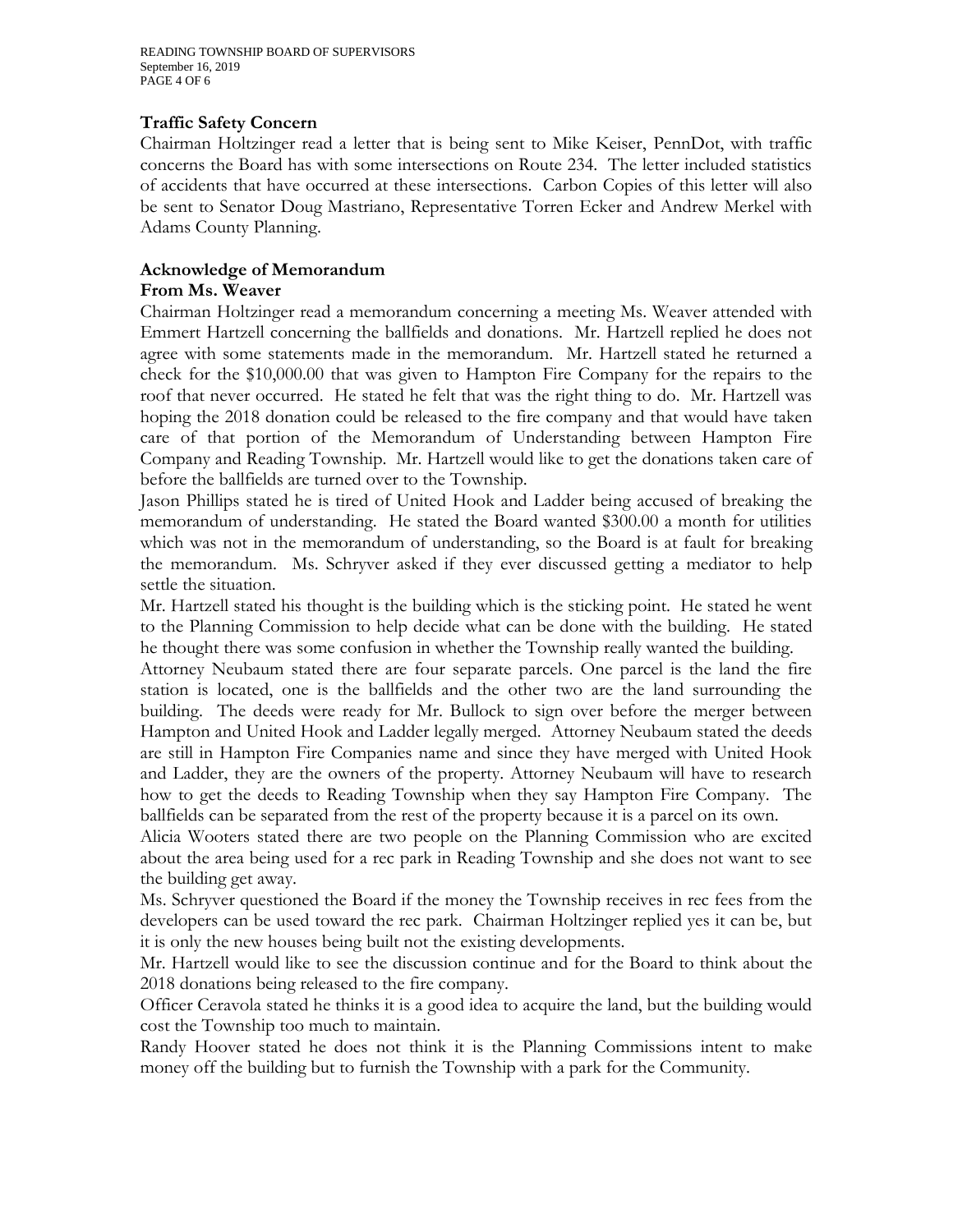#### **TREASURER'S REPORT**

The Treasurer's Report for the month of August was approved pending audit on a motion by Mr. Sauble, seconded by Chairman Holtzinger; motion carried.

# **ADMINISTRATIVE REPORT**

The Board acknowledged receiving reports from the Police, Public Works, Zoning/Code Enforcement Officer and Building Inspector, Emergency Management and Northeast Adams Fire & EMS for the month of August.

#### **Police Report**

Officer in Charge, Bill Ceravola supplied the Board with a detailed report of the Officer's time for the month of August. Officer Ceravola stated himself and Officer Morehead had driven 2377 miles, worked 346 hours with 14 hours personal time. 8 of those hours were DUI enforcement which is reimbursed by the state. The Officers were in Lake Meade 31 times. There were 151 calls, 32 traffic stops and there were 19 traffic citations, 4 criminal arrest. 3 of those arrests were DUI arrests and 1 warrant arrest. Officer Ceravola also submitted a report with the number of calls into county that went through the dispatch Center.

Mr. Sauble made a motion to accept the administrative reports as submitted, second by Chairman Holtzinger; motion carried.

# **SOLICITOR'S REPORT**

#### **Update on violation letter for property at 505 Peepytown Road**

The violation letter was sent certified and has been signed for.

#### **Update on violation for property 5435 Carlisle Pike**

Attorney Neubaum stated the notice of violation was finalized with the constable and mailed to his address.

Mr. Hoover stated Mr. Miller was at the August meeting with a complaint about a safety issue and his complaint was addressed. He filed his complaint against the property at 5435 Carlisle Pike months ago and is still dealing with it.

Chairman Holtzinger stated he was in contact with Land and Sea and addressed the issue of the length of time the complaint has taken to be handled.

Bill Mudgett has concerns on the property at 505 Peepytown Road. He stated he lives behind the property and the property is not being cleaned and some of the debris is in his right of way. Mr. Mudgett would like to have an update on the cleanup. Attorney Neubaum state the violation letter was sent and received by the owner. She has so many days to clean her property and if it is not done it will then go to the magistrate. The property owner will then be asked to sign a written permission form for the Township to go on her property to